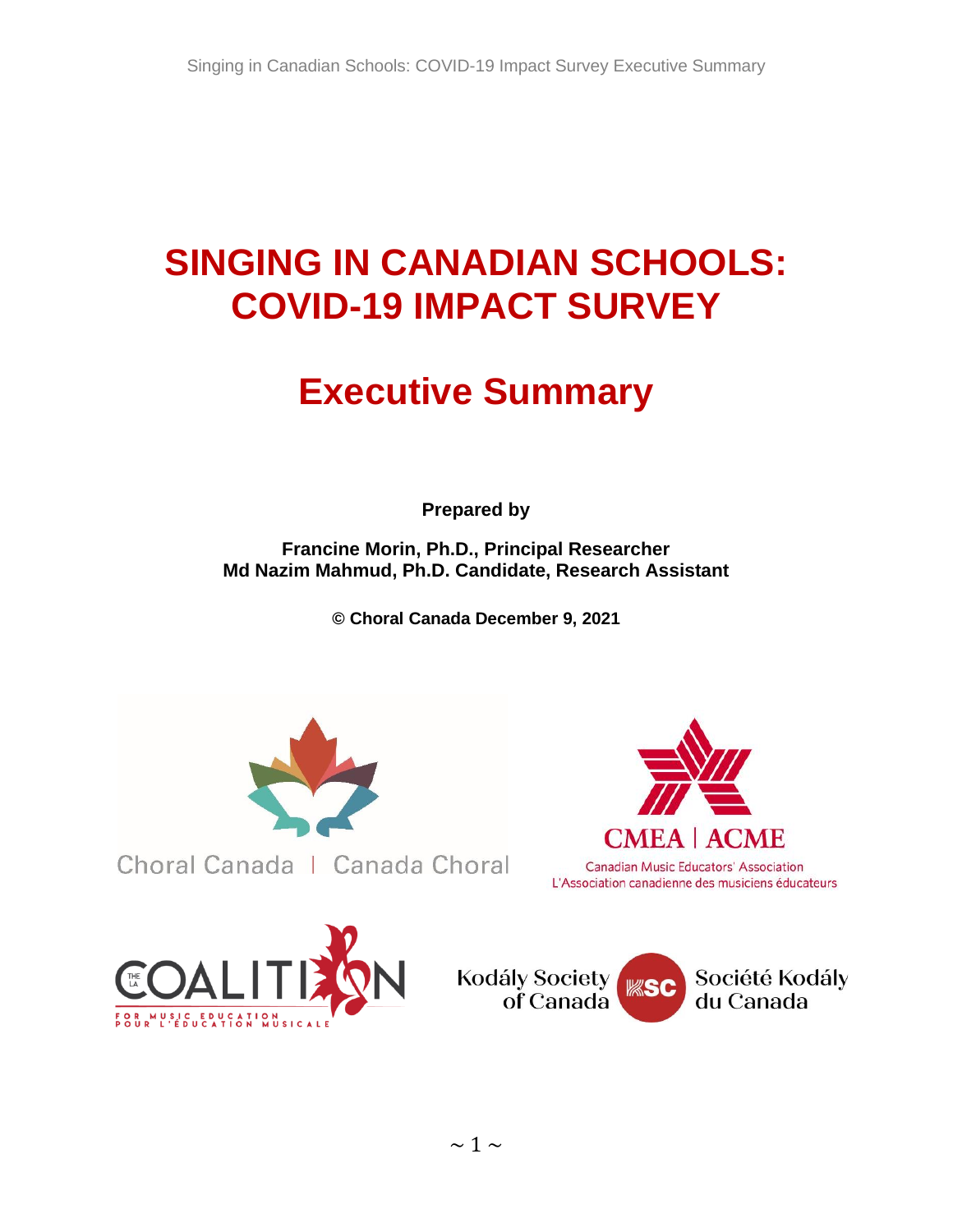# **Abstract**

The onset and spread of COVID-19 have significantly altered music teaching practices and student learning in K-12 schools across the globe. This study examines COVID-19 pandemic impacts on the use of singing in K-12/CEGEP school music programs in Canada. A comprehensive 55-item online survey was used in April 2021 to gather the perspectives of a large representative sample of music teachers (*N*=944). Descriptive statistical and qualitative data analysis techniques were used to summarize and interpret the information collected pertaining to the following investigative themes: COVID-19 pandemic impacts on teaching singing in the music program; overall support for singing and music education; COVID-19 pandemic impacts on implementing the music curriculum; COVID-19 pandemic impacts on assessing students' music learning; COVID-19 pandemic impacts on music educators; recovery and rebuilding music programs with singing; and positive outcomes and opportunities for music teachers and students.

Overall findings confirm that the impacts of COVID-19 on Canadian school music programs involving singing were severe and widespread. Due to rigorous health restrictions placed on singing, thousands of students no longer benefitted from the rich range of opportunities typically offered through regular and extra/co-curricular music programs involving singing and choral experiences. Music teachers were able to implement some, but not all, mandated health measures. Hundreds of music teachers identified five measures that were difficult for them to implement. Instructional time spent singing and the scope of singing experiences offered to students declined immensely, both in-person and online as teachers were suddenly required to find alternative pathways to teach music with little or no singing. It was not possible for most music educators to teach or assess many of the music learning outcomes mandated in official Canadian music curricula through singing, a situation that has led to significant music learning loss, especially related to singing, and incomplete profiles of students' musical growth. Working conditions declined for music teachers throughout the crisis and the majority found themselves working without modified music curricula and assessment tools to accommodate for the mandatory restrictions on singing. Professional development for teachers was inadequate in helping them cope with swiftly changing music teaching protocols, especially for singing. They experienced losses of designated music classrooms, opportunities to perform live with students, and were assigned additional non-teaching responsibilities. Teachers spent more time planning, and mostly without compensation. These factors, including feelings of having decreased support from division administrators and government authorities, negatively affected music teachers' mental health, well-being, and job satisfaction.

Looking ahead, music teachers expressed concerns about how to remediate music learning losses, singing skills, and rebuild music and singing-related programs. Despite these concerns, some positive outcomes, benefits, and opportunities for music education and singing were identified by teachers that arose from their innovative problem solving during 2020-2021. Recommended actions are offered in this report for strategic and sustained leadership for decision makers at all levels including government, divisions/districts, schools, and professional and community organizations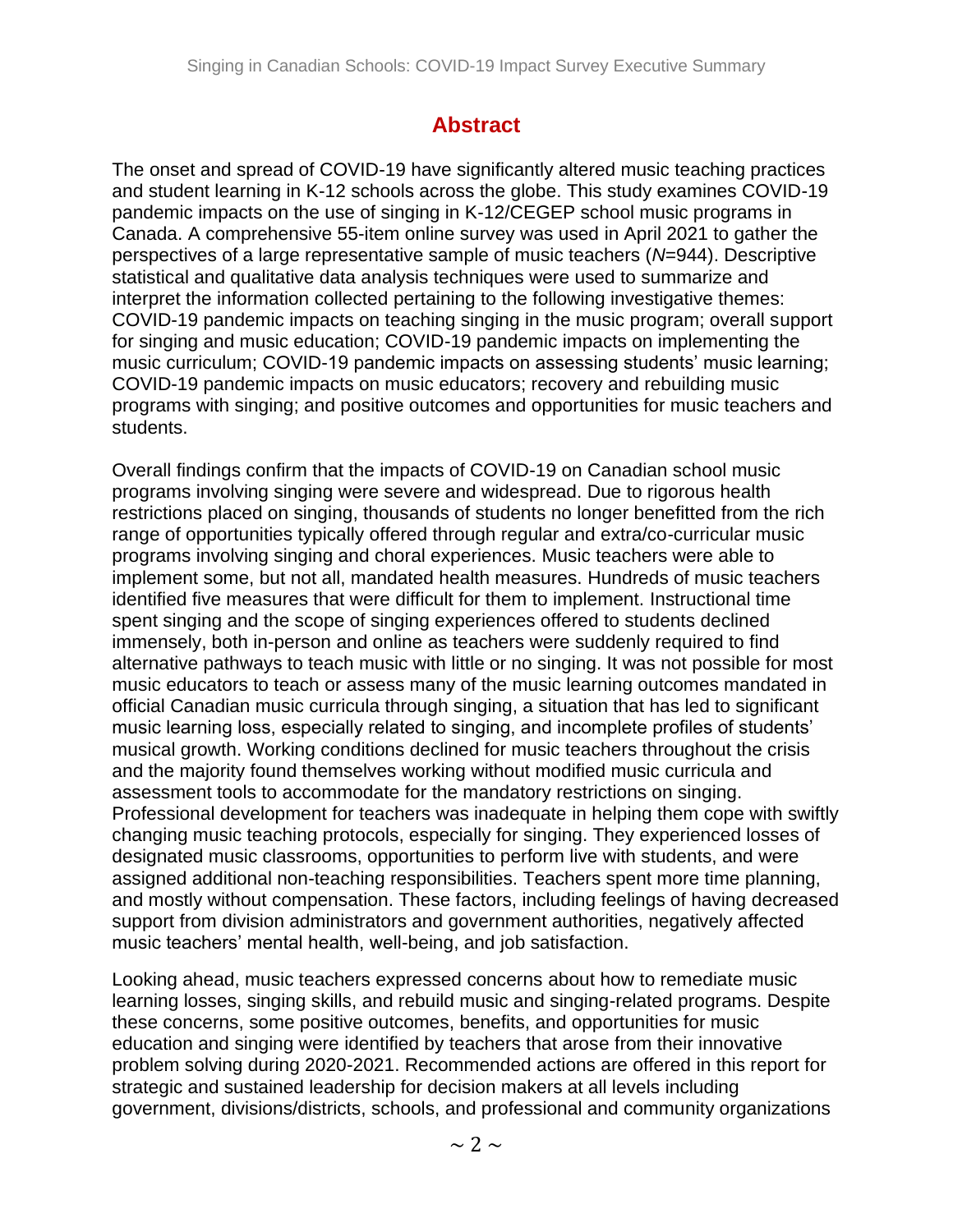for rebuilding the singing/choral components of school music education programs across Canada. This research study fills a gap in the existing literature in that it targets the impacts of the pandemic on education systems with its focus on singing in school music education. The findings of this study have relevance for the Canadian school system and those in other countries in reaffirming the unique and important contributions of singing in music programs for students and their school communities. Learning can be a deeper and more powerful experience with singing. Singing, alone and with others offers a way of knowing and living in the world through an active, integration of the mind, heart, and voice.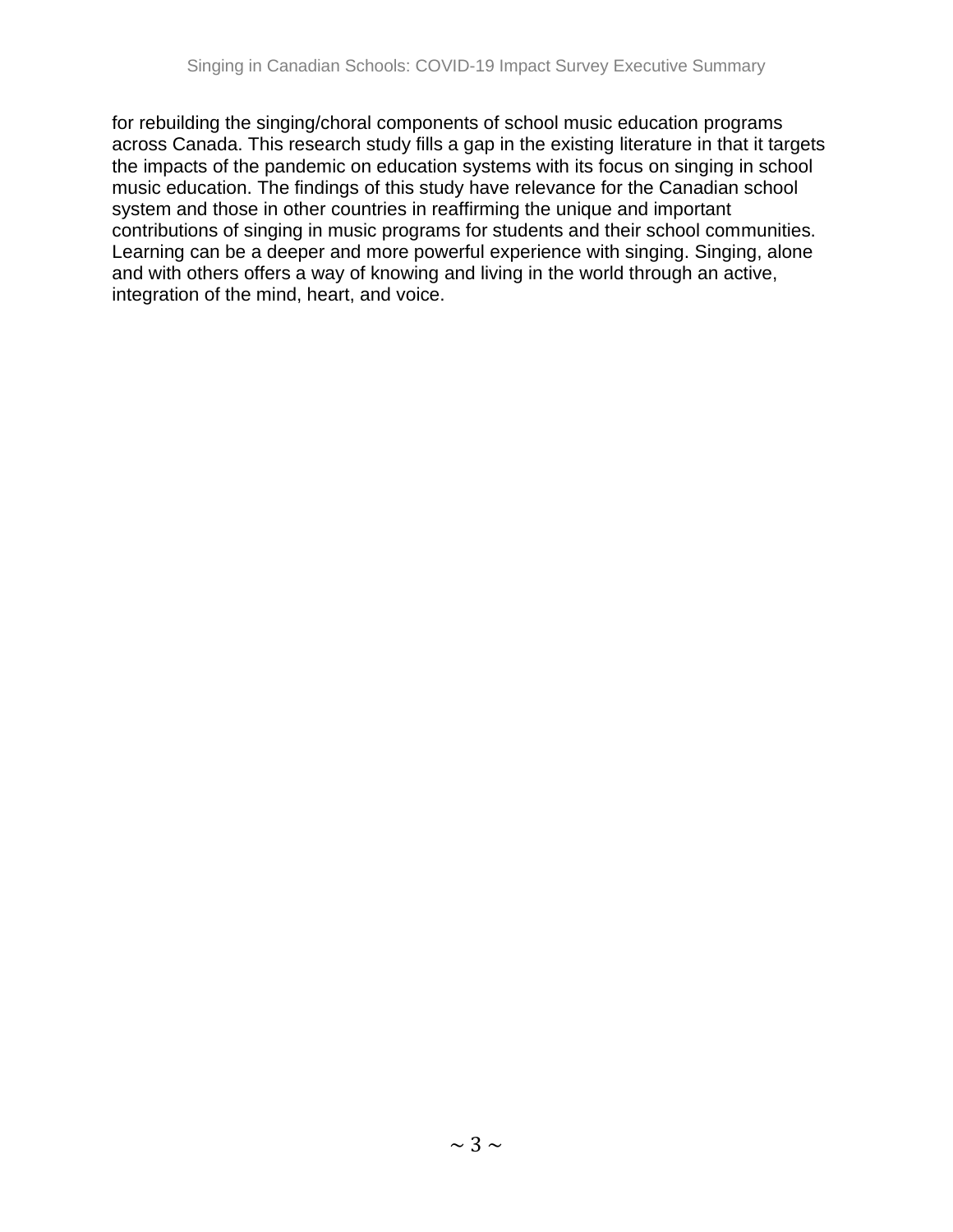# **Select Highlighted Findings**

Students were not permitted to sing during regular music classes in **70%** of music teachers' school music programs.

Extra-/Co-curricular music programs involving singing were suspended in **91%** of respondents' schools.

**68%** of music teachers reported that pandemic restrictions limited participation in school-based singing and choral ensembles for diverse, vulnerable student groups.

**Hundreds** of music teachers indicated that they had difficulty implementing five health measures (e.g., singing indoors with increased ventilation).

Live performances with students were eliminated from the music programs of **93%** of responding teachers.

The prominence of singing in respondents' music programs waned greatly.

Music teachers felt a lack of support from the highest levels of authority in education (e.g., Ministries of Education and School Divisions/Districts).

The percentage of music educators who could continue teaching in designated music rooms dropped from 84% to **27%**; most travelled to various instructional spaces using carts or taught online.

Professional development specifically addressing safe indoor singing or modifying the music curriculum to reflect pandemic restrictions on singing was perceived to be inadequate by **55%** of music teachers.

Teachers were unable to teach **60%** of the mandated music learning outcomes in Canadian music curricula due to health restrictions, and they were unable to assess students in relation to **66%** of these mandated learning outcomes.

**67%** of music teacher respondents *did not* receive modified music curricula to guide music instruction and assessment, particularly in relation to the limited use of singing.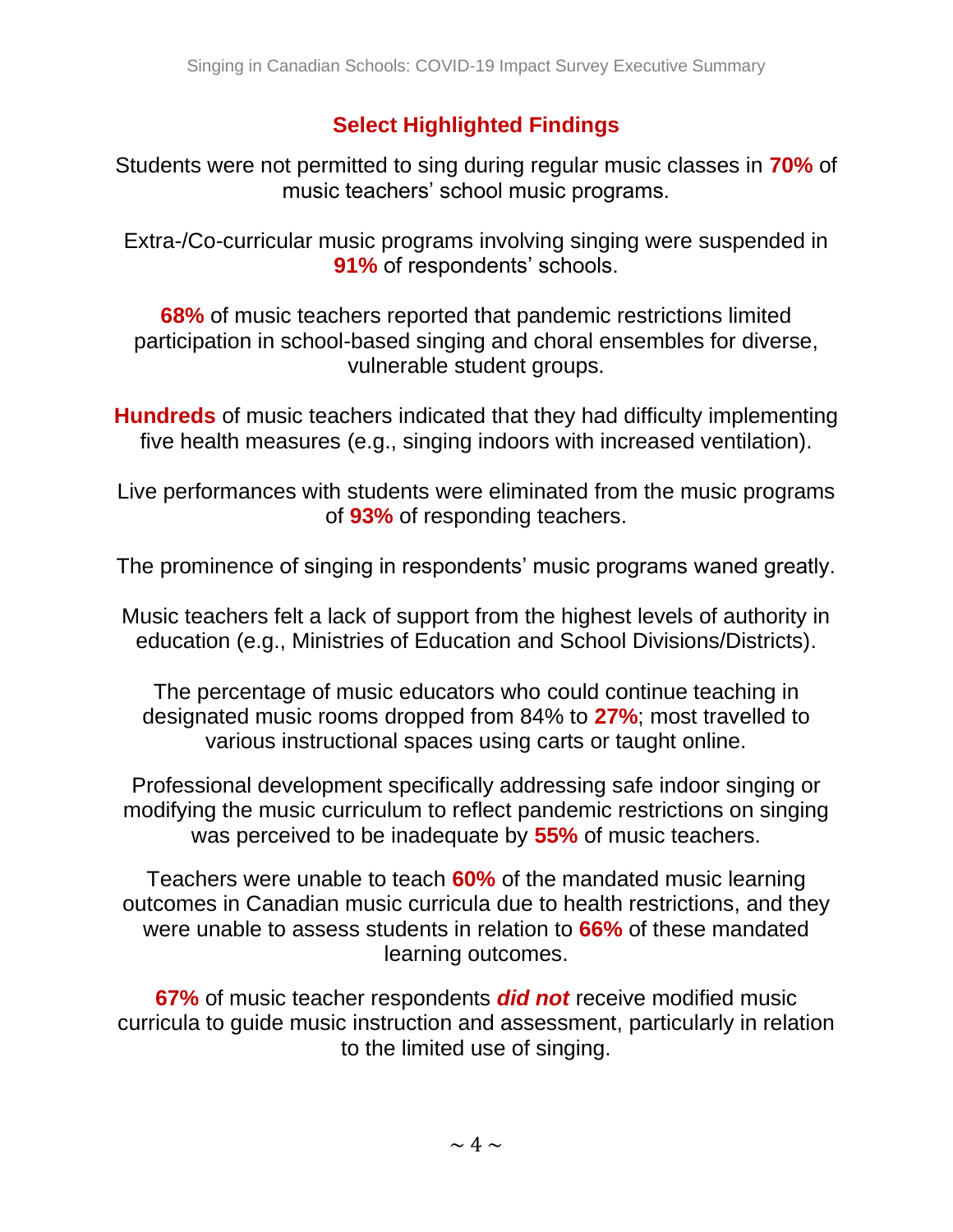# **Executive Summary**

## **Purpose and Methodology**

The purpose of this study, *Singing in Canadian Schools: COVID-19 Impact Survey*, funded by Choral Canada and its partners is to provide a national account of the impacts of the COVID-19 pandemic on the teaching of singing in K-12/CEGEP school music education in Canada during the 2020-2021 school year. A participatory community-based research approach was employed that involved the principal researcher working in concert with an advisory committee made up of representatives from Choral Canada and stakeholder groups. A comprehensive 55-item researcherdesigned survey served as the primary tool for gathering data from music teachers across Canada.

Descriptive statistical and qualitative data analysis techniques were used to summarize and interpret the information gathered around eight themes investigated. Each of these themes is presented and discussed in depth in the final report.

- Teacher Respondent Information
- COVID-19 Pandemic Impacts on Teaching Singing in the Music Program
- Overall Support for Singing and Music Education
- COVID-19 Pandemic Impacts on Implementing the Music Curriculum
- COVID-19 Pandemic Impacts on Assessing Students' Music Learning
- COVID-19 Pandemic Impacts on Music Educators
- Recovery and Rebuilding Music Programs with Singing
- Positive Outcomes and Opportunities for Music Teachers and Students

# **Key Findings and Recommended Actions**

Several key findings and recommended actions emerged following a thorough review of the data. A selection of these findings has been highlighted and can be found immediately following the abstract. In this summary a complete list of findings and recommendations for each theme is presented using the same organizational structure and order used in the final report. A more comprehensive discussion of these findings, detailed data displays, and teachers' free-text comments can be found in the full-length final report.

#### *Teacher Respondent Information*

- A large sample (*N*=944) of Canadian K-12/CEGEP school music teachers completed the survey which strongly represents all regions of Canada's provinces/territories, student enrollments, grade levels, community settings, school designations, and languages of instruction.
- The overall number of participants (*N*=944) was high considering that invitations to complete the survey were directed only to music teachers in Canada who use singing in their school music programs. This level of participation was gratifying for a comprehensive survey conducted in April 2021 during the context of the pandemic when teachers were experiencing increased stress and workloads.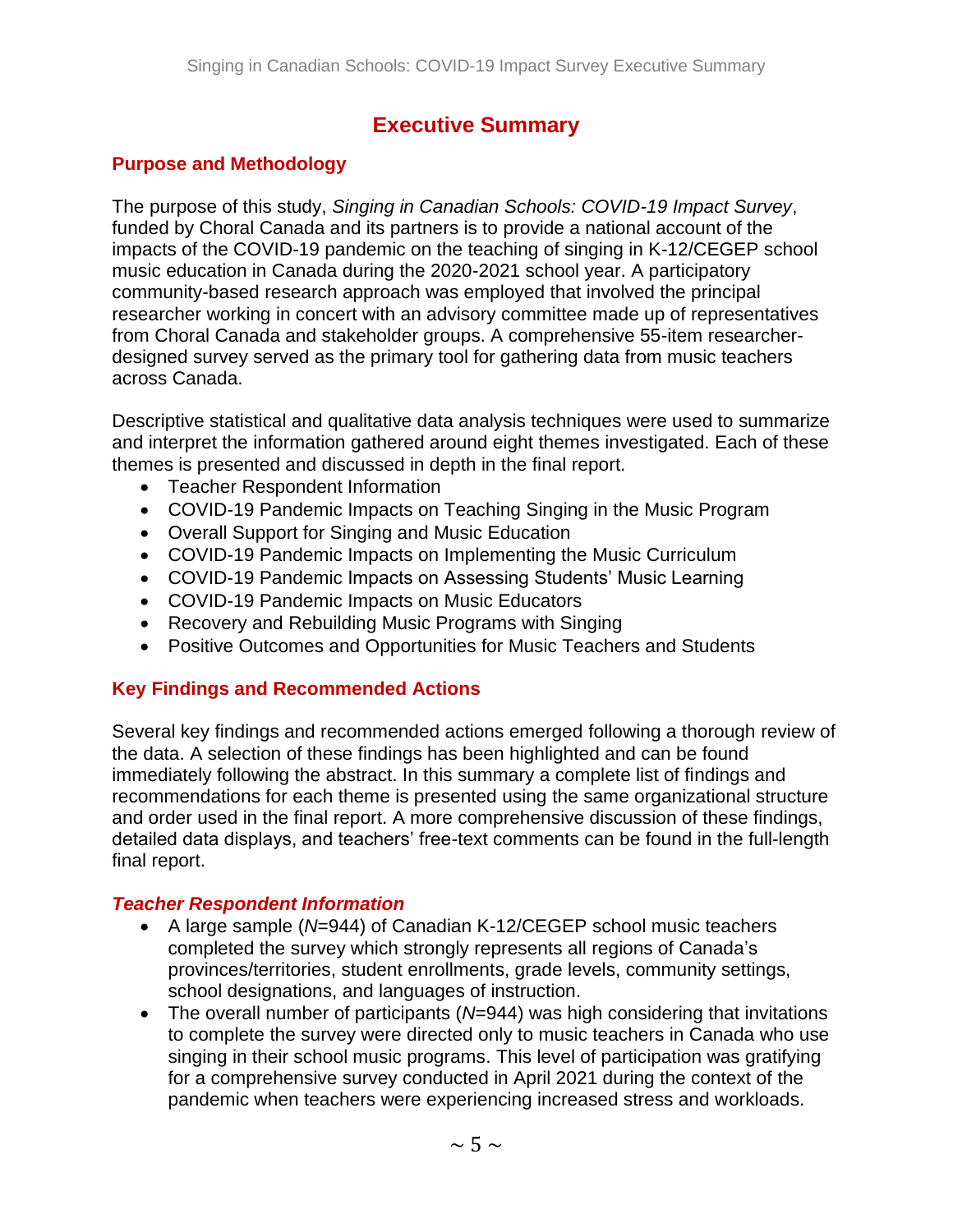• Most teachers participating in the study were music specialists (88%) with fewer classroom generalists (8%), or non-music specialists (4%) taking part.

# *COVID-19 Pandemic Impacts on Teaching Singing in the Music Program*

- The pandemic has had a negative impact on the number of students who had opportunities to sing at school in both regular and extra/co-curricular music programs, a situation resulting in significant loss of music learning, skill development, and aesthetic experiences for thousands of students during the 2020-2021 school year. Some students may have been further disadvantaged by limited access to the benefits of participating in ensembles like choirs (e.g., improved self-esteem, school engagement, and belongingness).
- A critical mass (68%) of music teachers reported that pandemic restrictions limited participation in school-based singing and choral ensembles for diverse student groups, including students with complex needs and those who live in poverty, socially disadvantaged, Indigenous—First Nations, Metis, Inuit, racialized, and/or LGBTQIA2S+ students. This finding is troubling because for vulnerable students, music and choral learning programs are often protective, safe spaces that provide them with a sense of acceptance and inclusion.
- Prior to COVID-19 students were not only singing in school music programs but were also afforded rich opportunities for singing in extra and co-curricular programs such as choirs or vocal jazz groups. This constellation of pre-pandemic singing experiences exposed Canadian students to diverse musical styles and practices and provided them with opportunities to create through improvisation and composition. These varied singing experiences reported by teacher respondents confirm that students were receiving a high level of music learning through vocal and choral experiences in Canadian schools.
- Due to restrictions and mandated health measures in place for singing at school in most parts of Canada, the number of music teachers that were able to continue offering a robust range of singing within their programs declined immensely for both the in-person and online teaching contexts. Most respondents' schools (70%) were prevented from allowing students to sing during regular music classes. In some areas of Canada where singing was permitted and enabled by applying local health protocols, only about 30% of respondents' schools permitted students to sing. Sadly, 91% of respondents' schools were unable to offer any extra/co-curricular music programs involving singing.
- Instructional time spent singing in school music programs dropped dramatically during the pandemic crisis. Pre-pandemic, approximately 90% of music teachers spent at least 25% or much more of their time singing with students in general music classes. In contrast, during the pandemic, over 70% of music teachers spent no time or less than 25% of teaching time singing. Very few teachers reported to have used singing during online classes. Even in choral-context classes, the lack of instructional time devoted to singing in the hybrid/in-person milieu was more pronounced with almost 60% of teachers disclosing they spent no instructional time singing.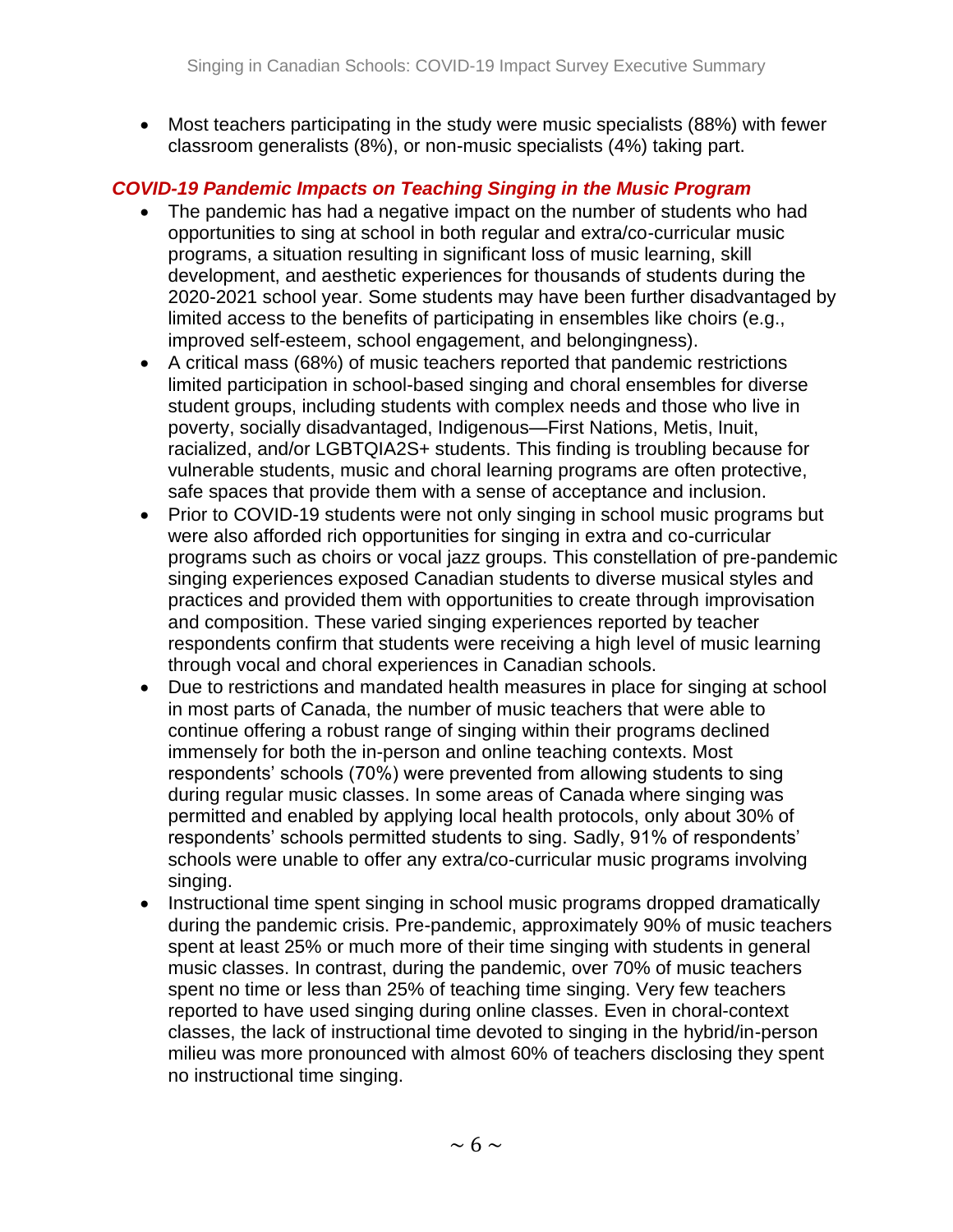- Music teachers faced challenges when they tried to implement the multiple and varied health measures required by their administration units or governing bodies during the pandemic. Hundreds of teachers reported that they were unable to implement five health measures: increasing ventilation while singing indoors, singing indoors for 30 minutes or less after three air exchanges, singing outdoors, singing indoors without increased ventilation, and maintaining physical distancing. The health measures that higher numbers of teachers were able to implement included: singing virtually using remote online platforms, limiting singing as much as possible, humming, masking, no singing, and applying sanitizing protocols.
- After large audiences were no longer permitted to gather in efforts to slow the spread of the coronavirus, live performance opportunities for music students in Canadian schools were all but eliminated. Almost all (93%) music teachers reported that they could not perform live with their students. In sharp contrast, during the three years prior to the pandemic, 99% reported that they performed regularly with students multiple times each year.
- Music learning enhancements for students involving occasions to work with guest musicians (85%  $\downarrow$  30%) or to go on singing/choral related field trips (85%  $\downarrow$  2%) were almost completely eroded during the pandemic. Furthermore, 71% of music teachers reported a significant decline in educational outreach opportunities designed to support school music/choral programs.
- The number of music teacher respondents meeting provincial/territorial requirements for music instructional time dropped from 84% to 65% during the COVID-19 pandemic.

*Recommended Actions*

#### *It is recommended that…*

- ➢ Government authorities in education and health work with music education leaders (e.g., government music education consultants, division music education consultants, music education and choral music organization leaders, university music educators) to figure out how singing in schools can co-exist with the coronavirus while mitigating risks and keeping everyone safe. It is important to find ways to reduce the obstacles for *all* students to partake in school-based singing and choral ensembles, but especially for diverse student groups, as music is a critical agent for inclusion and their sense of well-being.
- ➢ Government authorities and division/district administrators ensure that students are receiving the recommended instructional time allotments for music in schools so that they have the chance to achieve mandated and/or modified music learning outcomes. For some Canadian students, school is the only opportunity for music education.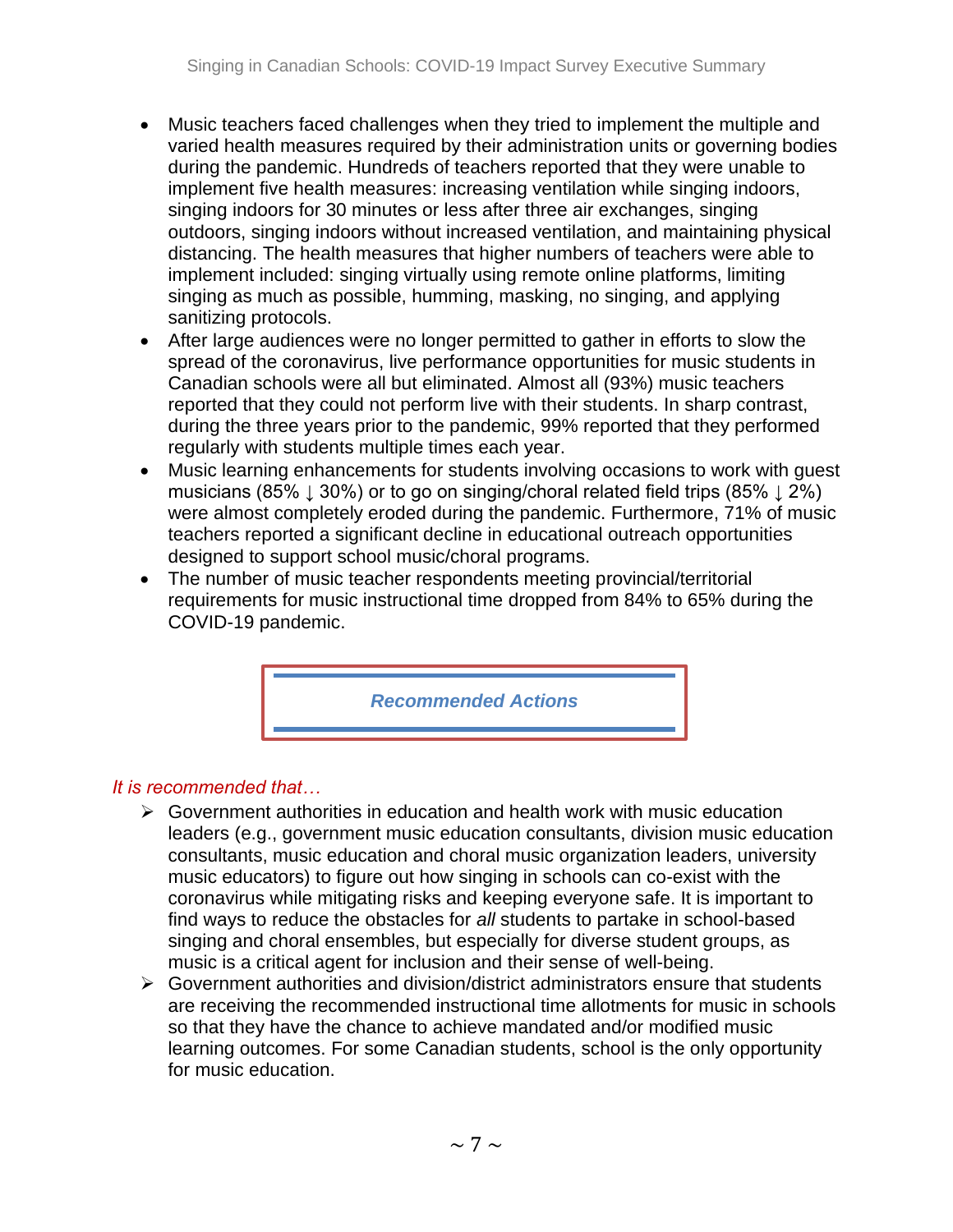- ➢ Music education leaders along with government authorities meet to a) reimagine how music performances can continue in outdoor, adapted, and/or virtual environments (if moving forward school music performances for larger indoor audiences are not permitted) and b) review local guidelines for indoor and outdoor events and gatherings with the aim of resurrecting live student performances for their communities that are safe and mitigate the risk of viral spread.
- ➢ Canada's music educators accelerate the development of approved pedagogical innovations that will keep students safe and revitalize rich opportunities for singing in curriculum-based and extra/co-curricular school music programs.
- ➢ Division/district administrators and school leaders set up steering committees with music teacher representatives with the goal of addressing the challenges teachers identified in this survey that affected their abilities to implement health and safety protocols for safe group singing in schools (e.g., issues with ventilation in schools, maintaining social distancing, singing outdoors).
- ➢ Division/district and school leaders support music teachers by providing professional development, technologies, and resources for continuing a broad array of singing and performing experiences, especially for online contexts if necessary. The value of alternative and/or virtual performance experiences for school music students should be assessed, and if considered valuable, then implementation support and resources need to be provided. It important to recognize that music teachers are leaders that play a key role in schools through their outreach to high numbers of students, nurturing of relationships, and engaging with families.
- ➢ Education and health ministries consider redefining guest musicians as essential workers, and not as visitors. Like substitute teachers, they enter schools for short periods to enhance music programs by leading workshops or making presentations. If guest musicians are not permitted to enter schools, then music teachers should augment the involvement of guests in programs virtually, which would offer reciprocal benefits to both students and professional musicians in our communities.
- ➢ As music teachers move to recovery efforts, they resume taking students on singing/choral related field trips and participate with them in music/choral education outreach programs. Community engagement is essential to musical development and brings music concepts alive for students. Equally important is collaborating with choral music organizations and cultural institutions on recovery efforts to work in partnerships with schools. It is crucial for music educators to reinstitute the practice of exposing students to a world of musical experiences that may not be opened at home (e.g., musical theatre, choral festivals, workshops, singing groups), especially for groups of diverse students.

# *Overall Support for Singing and Music Education*

• The impact of the COVID-19 pandemic on teachers' well-established curricular practices of using singing, a core component of music education, was profound. The prominent use of singing by respondents in their music programs waned greatly. Given the severe restrictions on singing in Canada's schools, teachers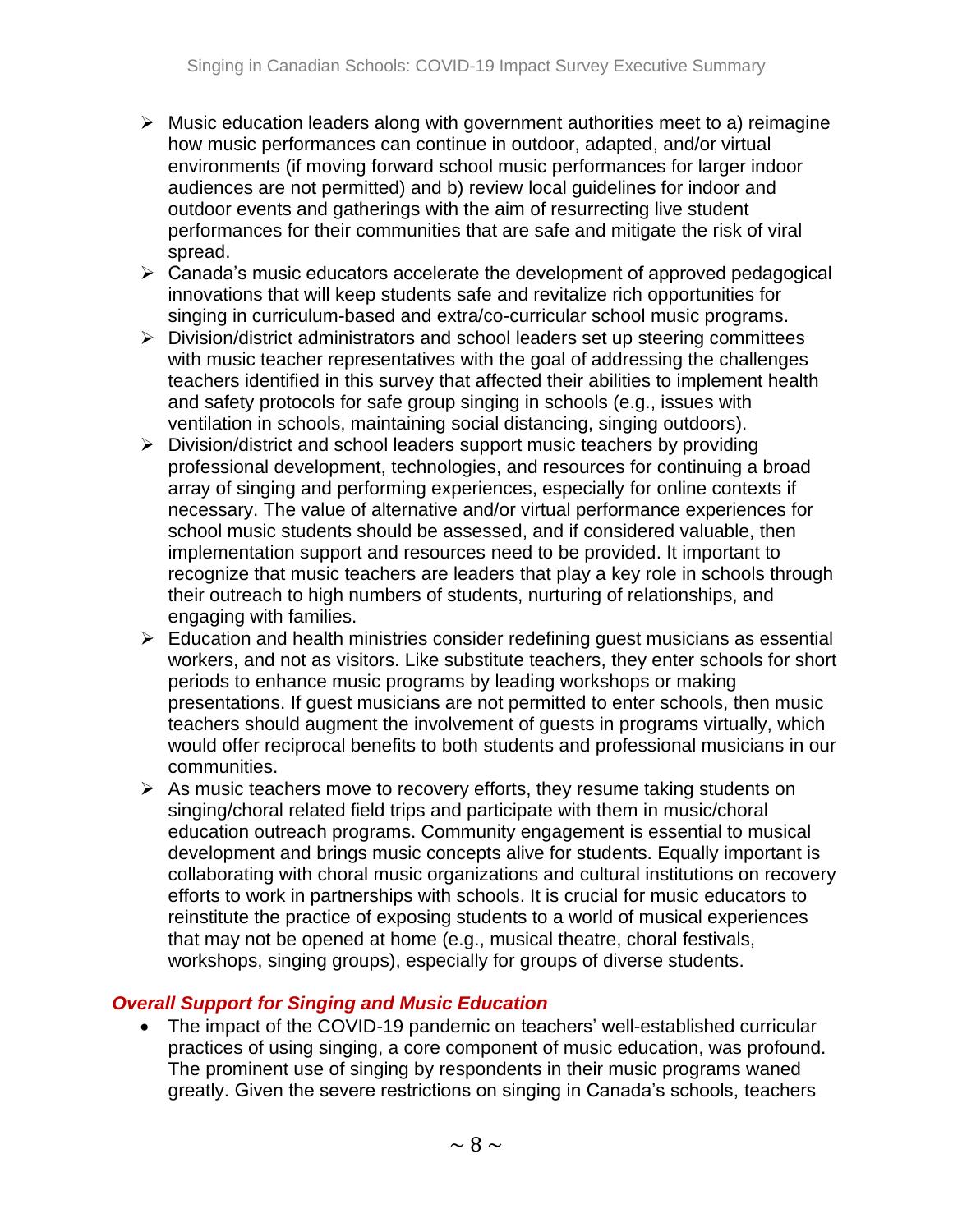relied heavily on using other modes of music learning such listening, playing instruments like guitars and drums, or they invented alternative approaches to teaching music with little or no singing.

- Support for singing in Canada's school music programs came from fewer stakeholder groups during the pandemic than before the challenges of the pandemic set in. It was disconcerting to find that the highest levels of authority for education in Canada, division/district administrators and education ministries, were identified less often than other groups as supporting the inclusion of singing in schools in both the normalized pre-pandemic and atypical pandemic contexts. In contrast, music teachers reported high levels of support from several groups (music teachers, parents, school administrators) working to maintain and sustain singing for students in schools prior to the pandemic.
- During the 2020-2021 pandemic year, one third of music teachers reported that funding for their school music programs decreased moderately (18%) or decreased greatly (17%). The remaining music teachers reported that funding remained about the same (53%), increased moderately (9%), or increased greatly (3%).
- Many music teachers lost their designated music classrooms during the pandemic Music teaching spaces are critical for providing students with optimal learning environments and adequate physical space for safe group singing. Music rooms have been re-purposed and re-distributed to non-music teachers to allow for adequate social distancing of students learning at school. Consequently, music teachers have been working from multiple locations within their schools. The number travelling to and from classrooms using carts took a leap up to 29% from only 7% pre-pandemic, while the number remaining in music rooms to teach dropped dramatically from 84% down to 27%.
- During the pandemic, most music teachers (77%) continued to teach music at school in various instructional spaces (67%) or using online platforms (9%) to accommodate students learning at home. A much smaller group (23%) spent some time working and teaching from home using virtual music pedagogies for students who were also learning from home.
- Most provincial and/or territorial governments had not modified their official music curriculum documents and assessment requirements to account for the reality that in many schools throughout Canada in 2020-2021 singing could not be taught, nor could singing-related music outcomes be properly assessed. One third (33%) of music teacher participants *were* provided with modified music curricula to guide teaching, learning, and assessment, however, most (67%) *were not* provided with modified curricula.
- More than half (55%) of responding music teachers assessed the level of professional development (PD) opportunities received during the pandemic crisis as inadequate, particularly in relation to singing. Smaller portions (38%) of respondents assessed their PD as adequate or more than adequate (7%) for their pandemic teaching needs in music.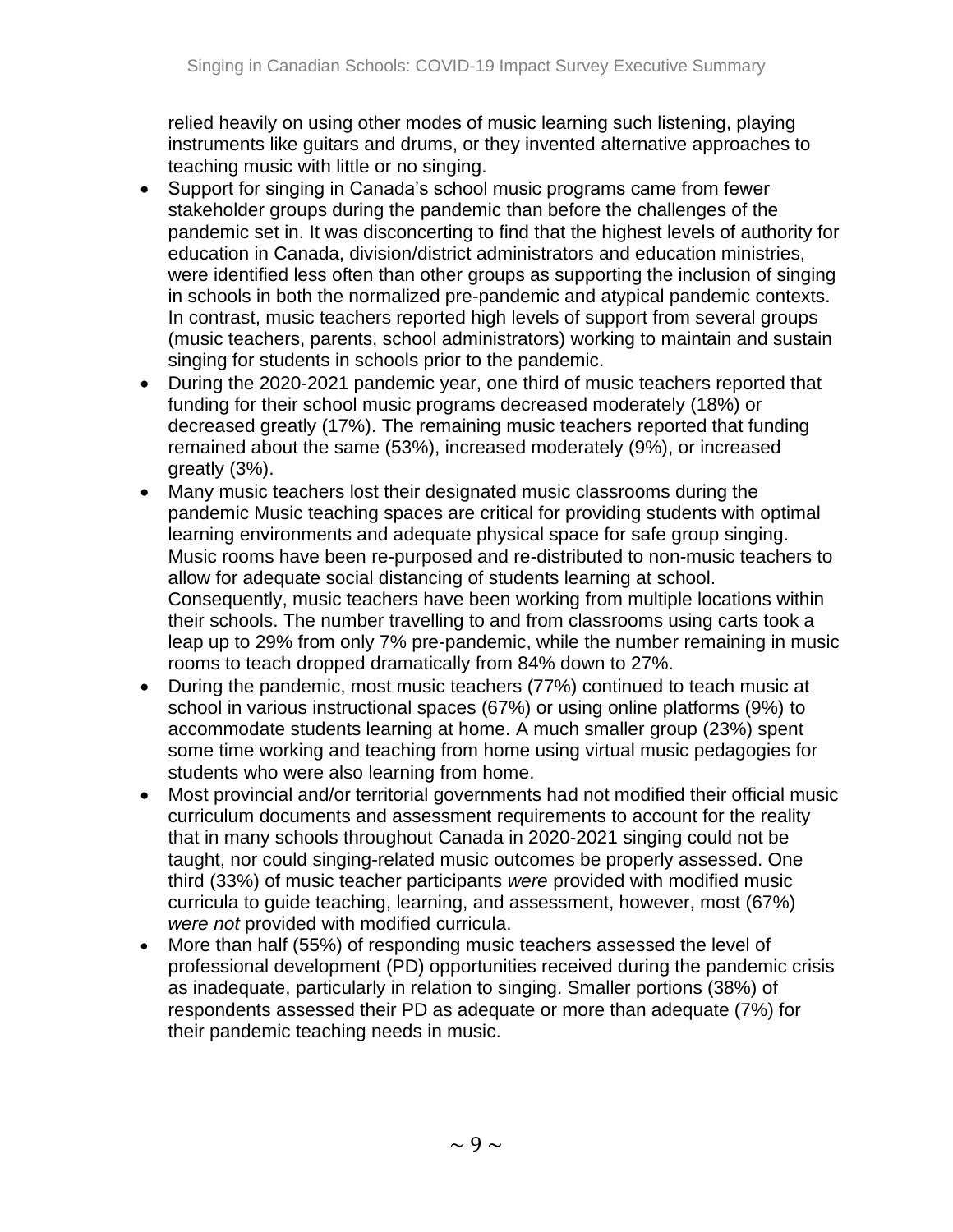*Recommended Actions*

#### *It is recommended that…*

- ➢ Education ministries, division/district administrators, and school leaders augment efforts to provide comprehensive support for school music teachers in their pandemic teaching efforts. Music teachers are working hard to sustain singing in schools, confront interruptions to teaching practices, reclaim music classrooms, and rebuild programs. This support needs to include adequate funding, PD, and resources for continuing and rebuilding comprehensive school music programs that include singing. Support is crucial for music teachers' resiliency, recovery efforts, and overall coping with teaching during a pandemic.
- $\triangleright$  Each provincial/territorial education authority establish a steering committee made up of representatives of partner organizations (e.g., school boards, universities, superintendents, school leaders, parent councils, teachers, music education organizations) to consider ways to develop safe singing protocols for school music programs if the pandemic persists, or another arises.
- $\triangleright$  In readiness for 2021-2022 and beyond, education authorities work with music education leaders in their jurisdictions to prioritize music learning outcomes that teachers can teach and assess and that students can learn and acquire. While doing so, it is important for leaders to keep in mind that singing is essential and needs to be safely re-positioned in the curriculum.
- $\triangleright$  Music education leaders undertake advocacy efforts in their local communities, provide curriculum and instructional leadership for music and singing, and offer support to music/choral teachers and school principals.
- ➢ Moving forward music educators and organizations who want to resurrect a strong place and role for singing in school music programs engage in advocacy initiatives with students and their families, which are two groups that have considerable influence on educational decision makers.
- ➢ All professional development providers, especially division/district authorities in collaboration with music education leaders, and music education and music community organizations make coordinated efforts to provide short-term professional development in targeted areas of need for teachers. Teachers with high needs are those who predominantly use singing and vocal/choral approaches in their music programs and serve students for whom singing, and choirs are crucial to life at school.

# **COVID-19 Pandemic Impacts on Implementing the Music Curriculum**

• Music teachers were unable to address several music learning outcomes (MLOs) outlined in Canadian music curricula while teaching school music programs during the 2020-2021 pandemic context. Findings suggest that curriculum coverage of MLOs through singing was incomplete and therefore, there is a need for remediation. While music teachers used other modes of music learning (e.g.,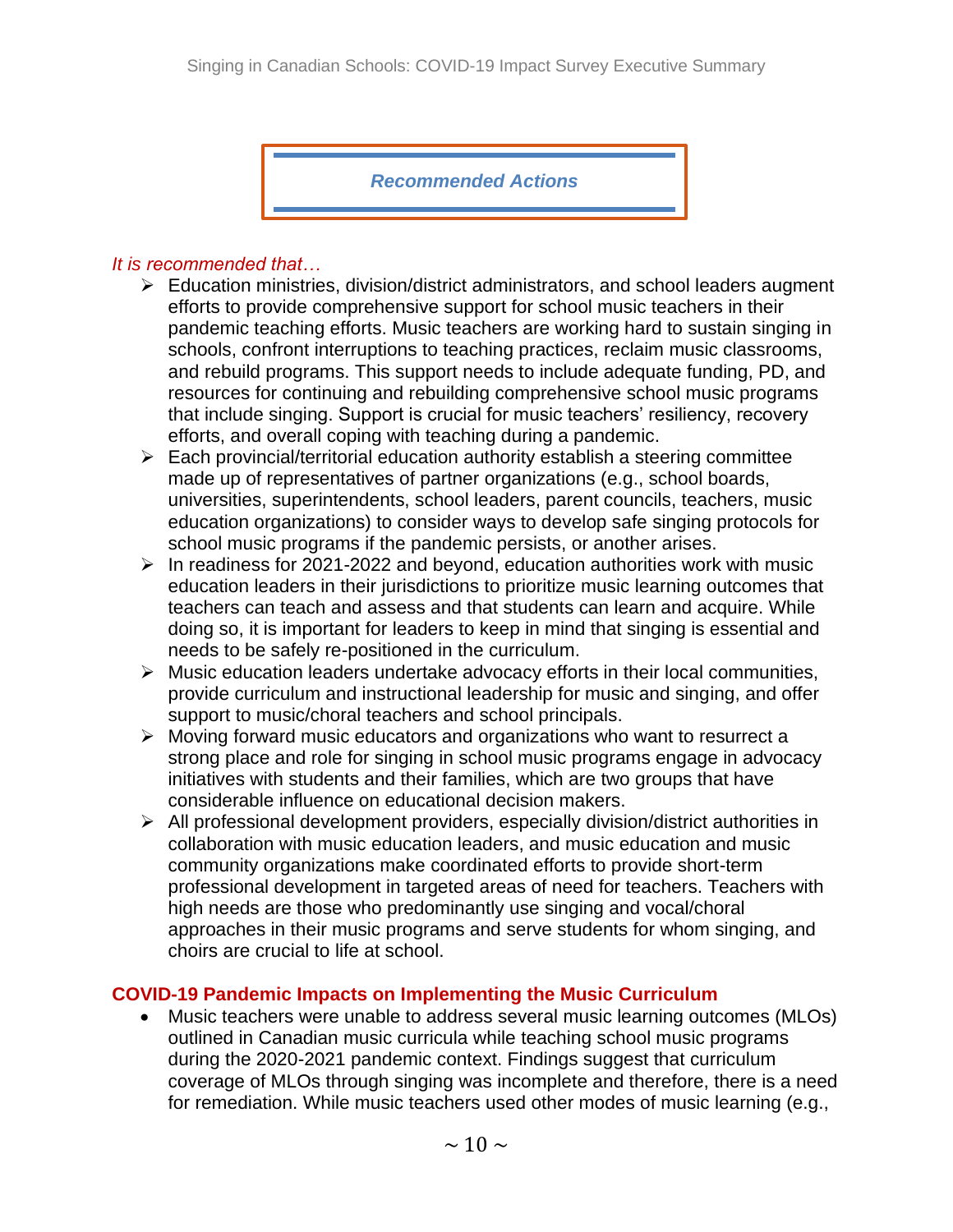listening, instrument playing) in their planning and teaching of MLOs, it is evident that there was less teaching of MLOs using singing and choral experiences.

- As expected, several MLOs requiring students to perform music through singing could not be taught by most teachers (e.g., development of skills such as pitch matching or breath control or singing as a form of self-expression and communication). This finding is particularly concerning because music is a performing art, and therefore, performance-based learning is central to K-12 school music education.
- More than half of the respondent pool reported that they were able to design and implement lessons for six of 15 sample music learning outcomes (MLOs) or 40% of those listed on the survey. These six MLOs were related to listening and responding to music, understanding music in various historical and cultural contexts, and musical creativity.
- Surprisingly, more than half of music teachers reported some difficulty teaching MLOs that would take little effort to address in-person or virtually (e.g., generating ideas for composing songs or self-assessment of music learning).

*Recommended Actions*

#### *It is recommended that…*

- ➢ Education ministries along with division/district and school leaders consider ways to address the challenges music teachers encountered to address the full range of mandated music learning outcomes outlined in Canadian music curriculum documents, as well as the disparities in students' music learning that accompanies this finding. Public health and education ministries should review the most current research on safe in-person singing, revise guidelines and safety protocols for singing in schools, and provide the resources and professional development necessary for teachers to implement them.
- ➢ Division/district and school leaders provide professional development opportunities for music teachers that target pedagogical approaches for all MLOs that teachers identified as difficult to teach but, these MLOs should not have been difficult for teachers to address in virtual or in-person teaching contexts.

# **COVID-19 Pandemic Impacts on Assessing Students' Music Learning**

- Music teachers were unable to assess students' learning of several music learning outcomes (MLOs) outlined in Canadian music curricula during the 2020- 2021 pandemic context. This finding is significant and worrisome. Results suggest that teachers' assessment of students' learning involving singing was nearly impossible to implement.
- More than half of the respondent pool reported that they were able to assess five of 15 sample music learning outcomes (MLOs) or 33% of those listed. These MLOs were related to listening, responding to music, and understanding music in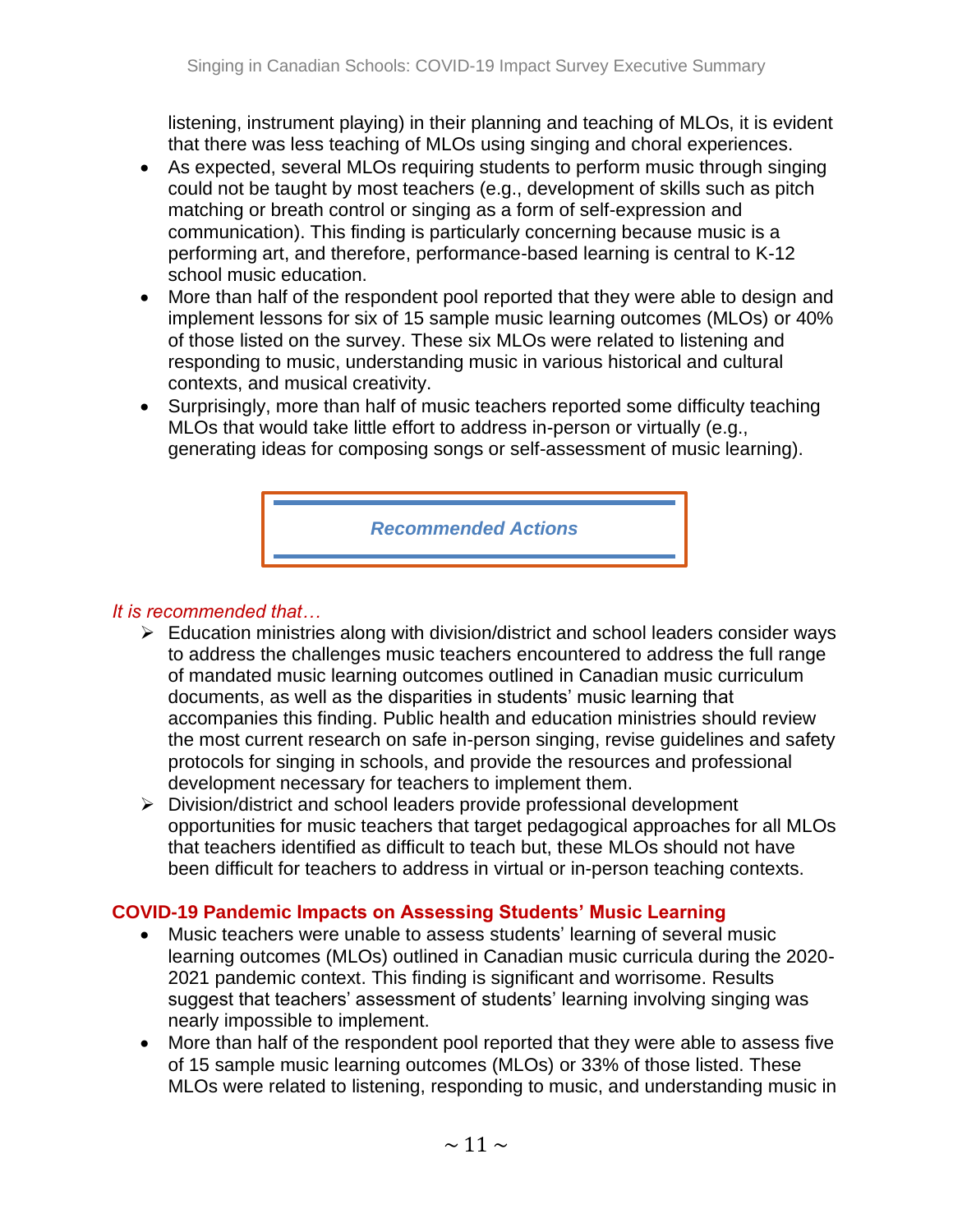various historical and cultural contexts. Slightly less than half were able to assess another MLO addressing students' song compositions.

- As expected, more than half of the MLOs requiring teachers to conduct performance-based assessments of students' music achievements through singing posed the most difficulties (e.g., development of skills such as vocal production, reading musical notation via sight singing, or demonstrating understandings of timbre by singing) which means many MLO's could not be adequately assessed.
- Unexpectedly, the bulk of music teachers reported difficulty assessing some MLOs that would not present the same challenges as performance-based assessments (e.g., assessments of students' abilities to generate ideas for composing songs; self-assessing learning as performers, composers, or interpreters of vocal/choral music).
- Music teachers (88%) continued formal reporting of music learning to students and their parents/guardians during the pandemic, however reports would have been based upon modified music curricula—what teachers were able to teach and assess in 2020-2021. It is reasonable to conclude that assessment profiles of students' music learning for this pandemic-impacted school year would be incomplete.
- The finding that formal reporting of music grades continued during the pandemic suggests that schools made efforts to continue with music teaching and learning and it remains a valued area of the curriculum in Canadian schools.

*Recommended Actions*

#### *It is recommended that…*

- ➢ Education ministries, divisional/district administrators, and music education leaders take swift collaborative action to develop efficient assessment strategies for music education for their jurisdictions that can be implemented in the short term. A comprehensive set of music assessment data gathered through multiple methods is advocated for all students, which will require additional supports for music teachers who will have to implement the assessments. Profiles of students' music learning are necessary for music educators to address learning gaps, especially related to singing, and then to design teaching and learning plans that address the gaps. For instance, teachers may find themselves having to teach and assess concepts and/or skills that would normally have been addressed in the preceding school year.
- ➢ Formal reporting of music grades continues following local division/district guidelines and policies moving forward. If necessary, modifications or adaptations to music report cards should be aligned with modified music curricula, particularly in school situations where essential areas of music learning are being restricted from being taught and adequately assessed. Realistically, students can not be expected to learn and progress through all music learning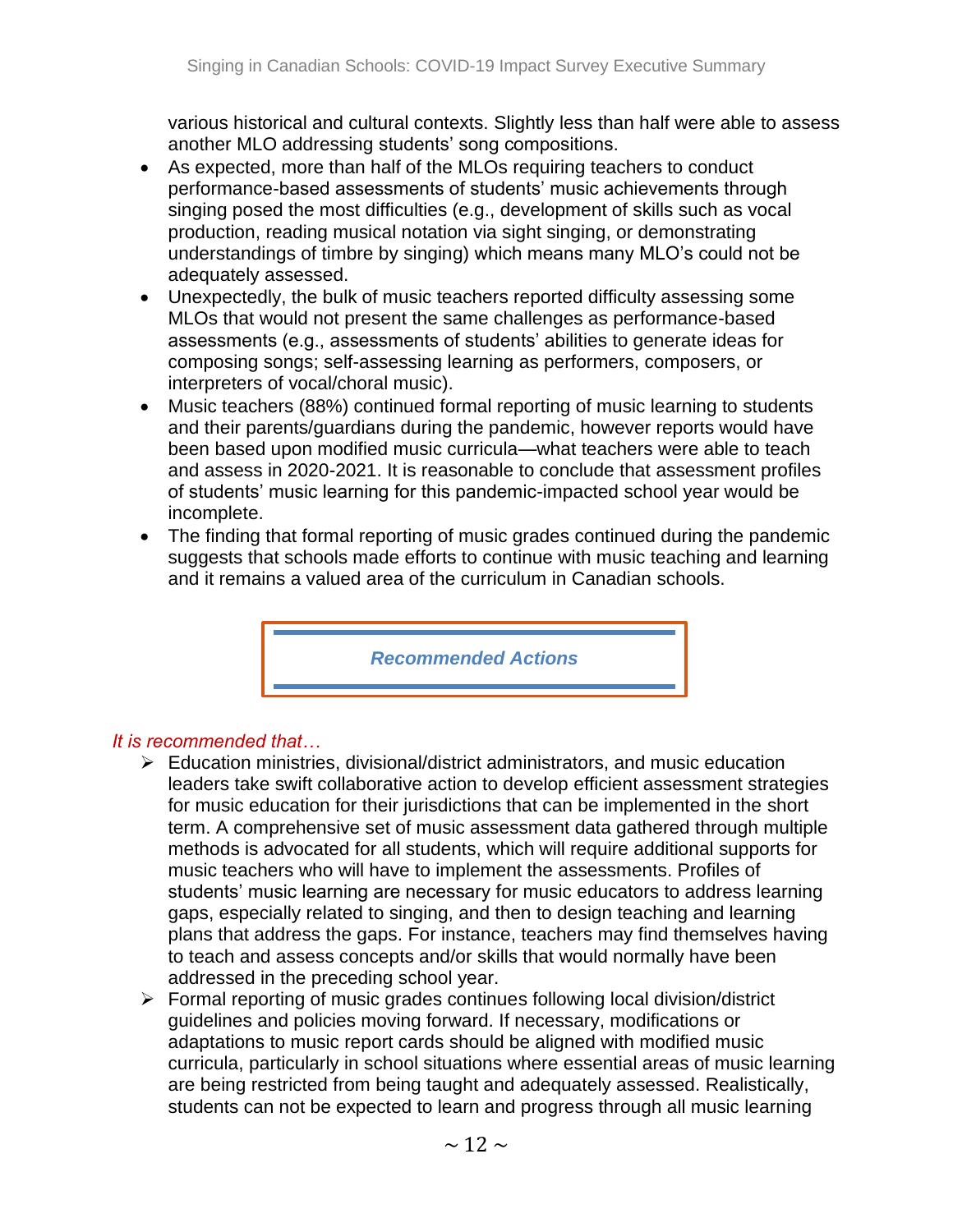outcomes included in official music curricula in the pandemic context due to fewer interactions between students and music teachers and health protocols that are significantly restricting some modes of music learning, such as singing.

## **COVID-19 Pandemic Impacts on Music Educators**

- The situation of most music teachers at work during 2020-2021 was far from ideal with several reporting declines in mental health and well-being (70%) and job satisfaction (60%).
- While 90% of music programs continued in some from, the use of singing in school music programs was suspended or highly restricted. 10% of music programs were fully suspended.
- Over 80% of teachers taught music at school with students while following relevant and mandated health protocols.
- 60% of teachers reported a lack of confidence with and preparation for online teaching. Due to problems associated with internet signal latency, teaching group singing online poses unique difficulties for teachers, as voices cannot sing together in time. The majority did not use hybrid models to accommodate both inschool and at-home learners at the same time.
- At the time of survey completion, few music teachers had been re-assigned to teach in non-music areas.
- Small numbers of music teachers were permitted to teach individual and group singing, but most were required to use alternatives to singing during music instruction. Only 33% of teachers were provided with modified music curriculum guidelines and resources to guide the continuation of singing in schools during COVID-19, while the rest did not have support documents.
- To respond to the pandemic crisis, close to 90% of music teachers spent one additional hour or more each week on non-teaching related tasks such as disinfecting instruments, materials, and classroom furniture. Building on that extra time, 75% of music teachers spent three additional hours or more each week planning new approaches for teaching and learning.
- Music teachers worked much harder than usual in 2020-2021 to keep up with their responsibilities, yet few (about 25%) were compensated with increased prep time. Allotted prep time for 75% of respondents scheduled during the day remained the same or in some cases, time was taken away.
- Music teachers felt compelled to dip into their personal funds and spend it on instructional supplies, resources, and professional development to adapt their practices during the pandemic. The amount of money spent by most did not exceed \$400.00.
- Some, but not all, music teachers participated in choral/music professional development (40%) during the pandemic and stayed connected to choral/music education organizations (35%).
- 35% of music teachers hosted university students preparing to become music specialists during the pandemic.
- Music teachers' free-text comments yielded valuable, nuanced insights into the impacts of the pandemic crisis on them personally and professionally.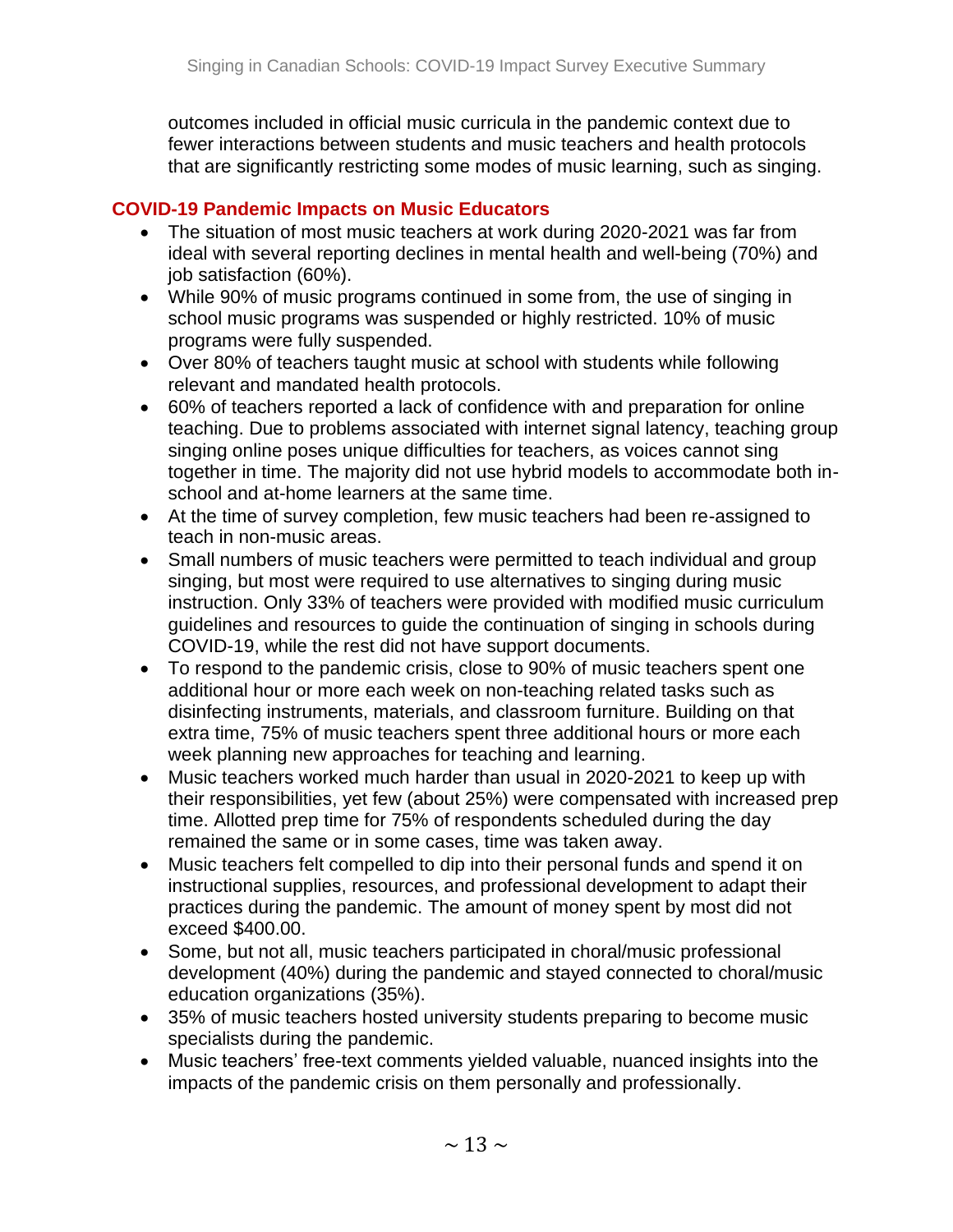*Recommended Actions*

#### *It is recommended that…*

- ➢ Moving forward educational authorities and music education leaders reassess risk and intentionally take steps to cautiously bring singing safely back into schools and music programs. Naturally, the health and safety of students is the highest priority for all leaders, educators, and families.
- ➢ Division/district administrators, school leaders, and choral/music education organizations make efforts to provide mental health and well-being supports for music educators who have been impacted by the pandemic.
- ➢ Provincial/territorial governments take stock of what has been done in their jurisdictions, and if necessary, move ahead quickly with curriculum modifications that accommodate singing, adapted assessment tools and requirements, and related resources for music teachers who using singing. Inequities were found between educational jurisdictions across the country regarding the provision of these supports for music teachers. Some provincial/territorial governments have been slow to respond and innovate.
- $\triangleright$  Given the additional stresses and changing workloads reported by music teachers, division/district administrators acknowledge music teachers' needs for increased planning and scheduled prep time during the school day and take action to provide it. Such actions could go a long way to counter teacher fatigue and job dissatisfaction in a complex pandemic environment.
- ➢ Education authorities contemplating recovery efforts heed the voices and experiences of music teachers in Canada, and those of their students. Relevant and creative strategies to improve the working/teaching conditions of music teachers are needed to resurrect teachers spirits and restore their well-being and work-life balance.

#### **Recovery and Rebuilding Music Programs with Singing**

- Music teachers identified a range of concerns when asked to think ahead about planning to rebuild singing programs for Canada's schools. Approximately half of the teacher respondent pool was concerned about gaps in music learning through and about singing, vocal, and choral skill development and how students' learning will be recouped. To illustrate this point, one respondent remarked, "Mostly I fear that after a year (or more) without singing, it will take a long time and a lot of work to get students back to their former skill level and regular singing routine."
- Equally troubling is that music teachers expect to have difficulties recruiting students back into music/choral programs and dropping participation levels. As this teacher observed, "Already, we can see our course numbers dropping as students pursue courses where they are allowed to function as usual/normal even under COVID-19 restrictions."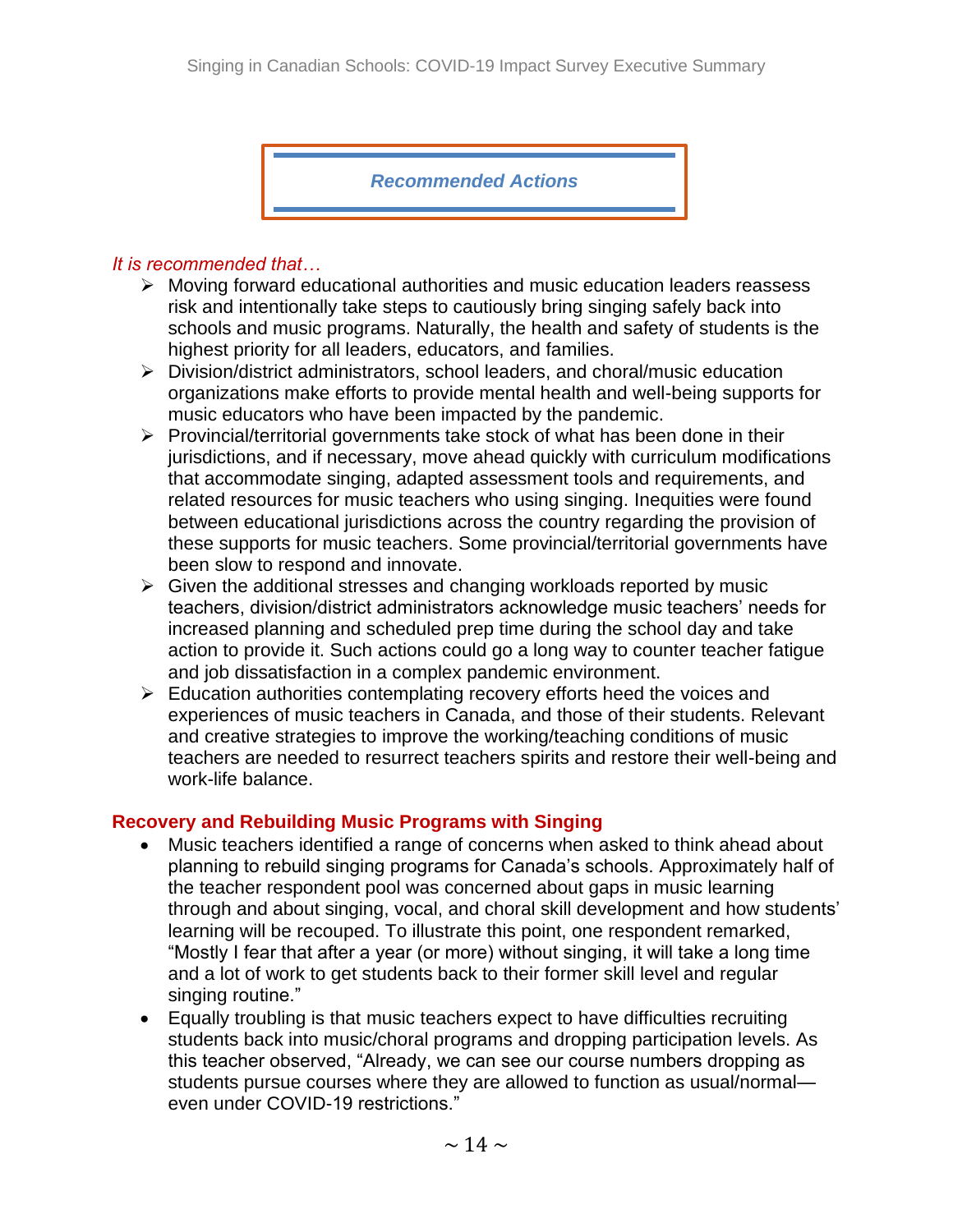- Some music teachers feared they would not have access to performance spaces for making music or dedicated music rooms moving forward, as has been the case during 2020-2021, a situation which one teacher stated is "creating massive anxiety."
- Other teachers were uncertain about their personal capacity to rebuild music programs. One respondent shared that their energy and motivation levels were depleted—"I feel so completely beaten down and exhausted."
- A significant number were generally worried that school-based singing-based programs would be reduced or eliminated altogether. To exemplify this worry, one respondent stated, "I am concerned that my school board or the government may decide to exclude music from the curriculum."
- Some music teachers shared their worries about losing scheduled preparation time, rehearsal time, and/or funding for singing programs.
- A minority identified job security as concerning.



### *It is recommended that…*

- ➢ Provincial/territorial education authorities in collaboration with division/district administrators and music educators shift from emergency response planning to recovery planning for the 2021-2022 school year and onward. The core goal should be to return music programs involving singing normal states as soon as possible. A key priority in recovery planning is to ensure that schools are safe spaces for all music educators and students so protocols that address music learning through singing should continue to be implemented as deemed necessary by public health authorities, but more balance is needed. Music learning and skill loss particularly as it relates to singing will be significant for many students and requires remediation.
- ➢ Action planning be undertaken at all levels of the education system (provincial/territorial, divisional/district, school, community) to return school music programs using singing to pre-pandemic states and increase supports for music/choral teachers who will be on the front lines implementing these plans. Such efforts require adequate funding for remedial music learning, enabling singing, modification of music curricula, assessment requirements and strategies, music teacher professional development, and supports for music teacher and student well-being. Available funds should be distributed equitably among all curriculum areas, including music.
- ➢ Provincial/territorial education authorities in collaboration with division/district administrators and music educators weigh the risk-benefit ratio that music and singing-related programs make to students' social and emotional growth and well-being as they engage in recovery planning. Singing at school, especially in groups provides important social opportunities for students and fosters vital relationships that have been decimated during the pandemic. Shutting down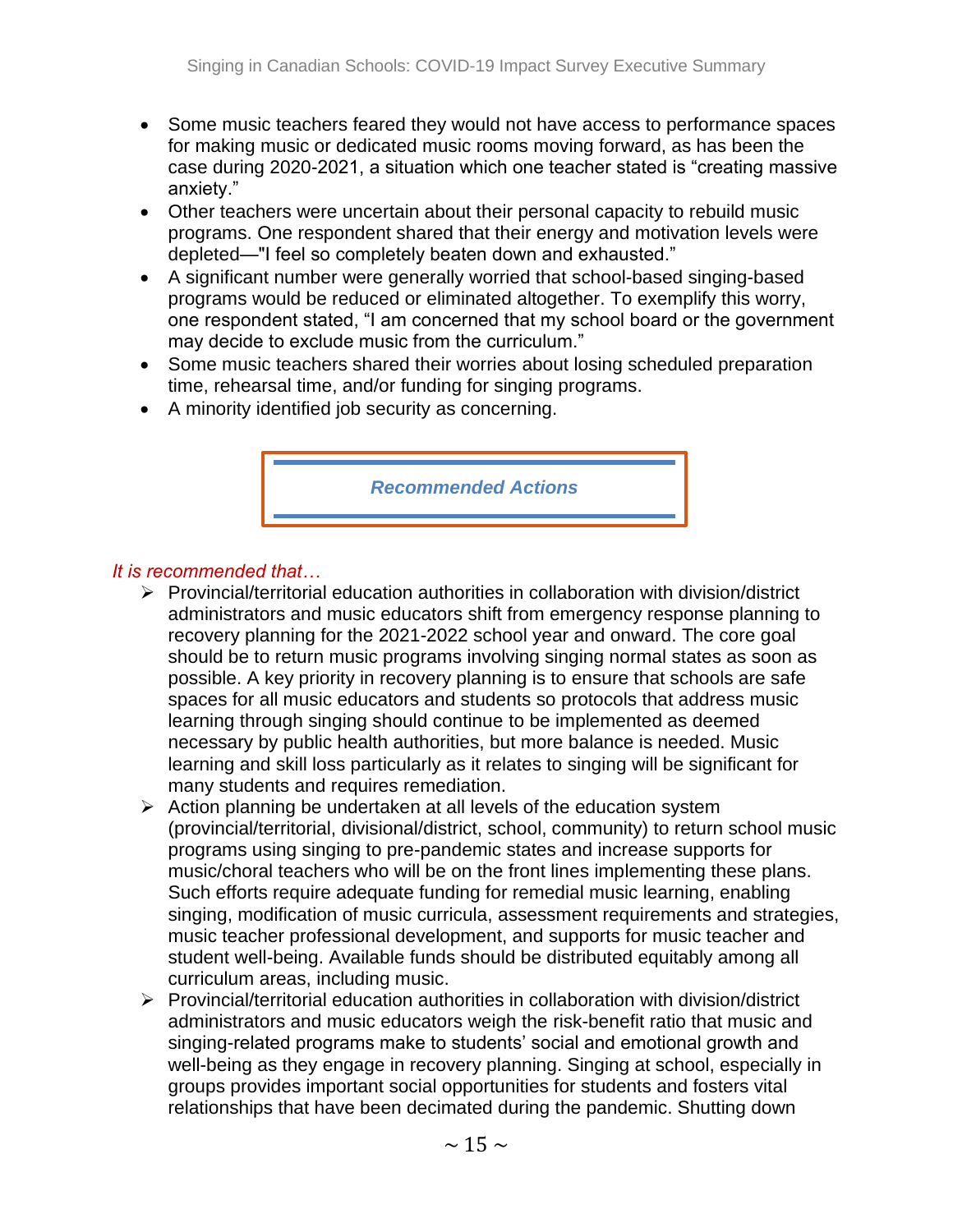music programs that could help students overcome isolationism and rehabilitate their well-being seems counter-productive to education recovery efforts.

## **Positive Outcomes and Opportunities for Music Teachers and Students**

- Many music teacher respondents were able to identify a range of positive outcomes or opportunities that resulted for them and their students related to music education and/or singing at school during the complex pandemic context, while a smaller number could think of none. These ideas reflect the "silver lining" that emerged from music teachers' experiences and problem solving when continuing to teach music in schools during 2020-2021.
- Worthwhile outcomes for music education more generally included: time to focus on a broader range of essential music learning outcomes, participation in virtual presentations and concerts, the incorporation of project-based music learning, the introduction of some new music programs, a renewed appreciation for music in the curriculum, and discovering that alternative approaches to music education also bring joy to students. To illustrate this category of comments, one experienced high school choral teacher revamped their performance-oriented choir classes which reportedly "morphed into some wonderfully creative composition challenges, song writing workshops, and passion projects utilizing a myriad of artistic forms of expression."
- Helpful outcomes for singing at school encompassed: a renewed appreciation for singing-related experiences at schools, learning to sing outdoors, producing vocal/choral recordings, learning to sing online, the introduction of some new singing programs, time to focus on a broader range of vocal/choral topics, the incorporation of humming into vocal programs, the use of online rehearsals, and the introduction of virtual choirs. This category of sentiments is illustrated by comments like this one, "It has given me and my students a renewed sense of how important singing together and using our voices is to us. And how much it is a vital part of our community rituals and creating those feelings of togetherness and belonging."
- Benefits for music teachers included: the discovery of alternative music pedagogies practices, and resources; an increased efficacy with virtual teaching and technology; opportunities for virtual professional learning and development; increased knowledge of students; time to focus on individual students; a decrease in performance-related stress; learning to adapt to a complex situation; increased teaching versatility; time to reflect on the role of music education; and the development of multi-level units of music instruction. This group of benefits evolved from the need for teachers to "think outside the box," "push outside of [their] comfort zones," and "get creative."
- Benefits for music students included: participation in more diverse music learning experiences, a decrease in performance anxiety, smaller class sizes, opportunities to set personal music goals, opportunities for personal growth, and opportunities for therapeutic music experiences. For example, one teacher explained that, "Working in smaller ensembles has certainly been motivating for our students, and I believe that most of them have become better singers this year."